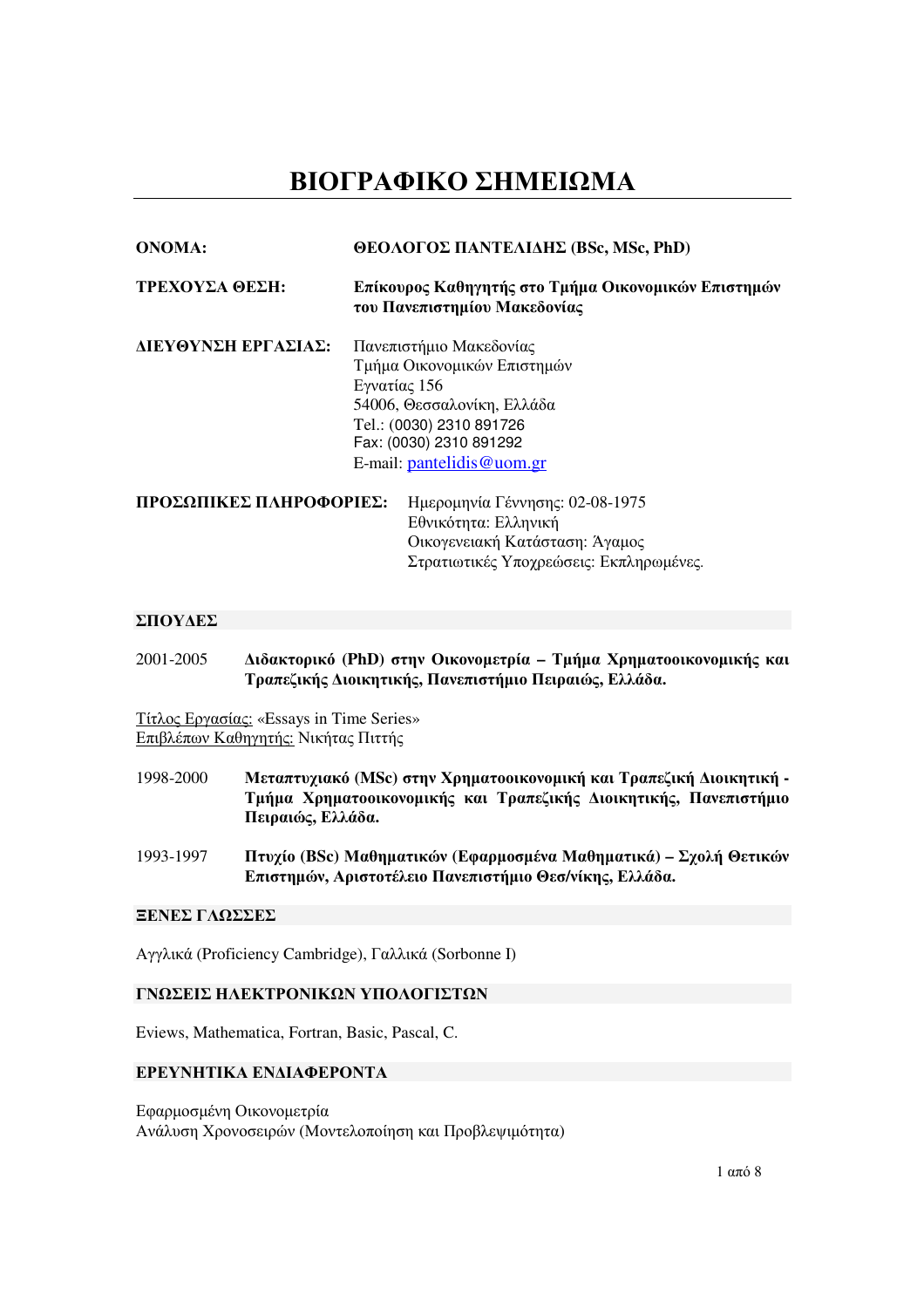## ΕΡΓΑΣΙΑΚΗ ΕΜΠΕΙΡΙΑ

## Ακαδηµαϊκή

2011- : Επίκουρος Καθηγητής, Τµήµα Οικονοµικών Επιστηµών, Πανεπιστήµιο Μακεδονίας, Ελλάδα

2008 - 2011: Λέκτορας, Τµήµα Οικονοµικών Επιστηµών, Πανεπιστήµιο Κρήτης, Ελλάδα.

2006 - 2008: Λέκτορας, Τµήµα Οικονοµικών Επιστηµών, Εθνικό Πανεπιστήµιο της Ιρλανδίας, Μενούθ, Ιρλανδία (National University of Ireland Maynooth).

2001 - 2004: Βοηθητική ∆ιδασκαλία (Teaching Assistant) στην Οικονοµετρία, Στατιστική και Ανάλυση Χρονοσειρών (MSc στην Χρηµατοοικονοµική και Τραπεζική ∆ιοικητική – Πανεπιστήµιο Πειραιώς, Ελλάδα).

## Μη**-**Ακαδηµαϊκή

2000: Αναλυτής ∆ιαχείρηςης Κινδύνου (Risk Management Analyst) – KIGEC INTEGRATION LABORATORIES (Αθήνα, Ελλάδα).

#### Άλλες ∆ραστηριότητες

Επιστηµονικός Συνεργάτης: Maynooth Finance Research Group, National University of Ireland Maynooth.

Επιστηµονικός Συνεργάτης: Price and Competition Observatory, University Research Institute, University of Macedonia.

Μέλος Επιτροπής Προγράµµατος: 18th Annual Conference of the European Association of Environmental and Resource Economists, EAERE 2011, 29 June – 02 July 2011, Rome, Italy.

Μέλος Επιστημονικής και Διοργανωτικής Επιτροπής: 1<sup>st</sup> Short Course in Empirical Methods in Economic Growth, July 3-6, 2013, Thessaloniki, Greece.

Μέλος Επιστημονικής και Διοργανωτικής Επιτροπής: 2<sup>nd</sup> Short Course in Panel Data Analysis, June 23-26, 2014, Thessaloniki, Greece.

Mέλος Επιστημονικής Επιτροπής: 1<sup>st</sup> International PhD Meeting of Thessaloniki in Economics, July 1-2, 2013, Thessaloniki, Greece.

Mέλος Επιστημονικής Επιτροπής: 2<sup>nd</sup> International PhD Meeting of Thessaloniki in Economics, June 27-28, 2014, Thessaloniki, Greece.

## ∆ΗΜΟΣΙΕΥΣΕΙΣ

#### Σε διεθνή περιοδικά

1. Malliaropulos, D., E. Panopoulou, T. Pantelidis and N. Pittis (2013), "Decomposing the Persistence of Real Exchange Rates", *Empirical Economics*, 44 (3), 1217-1242.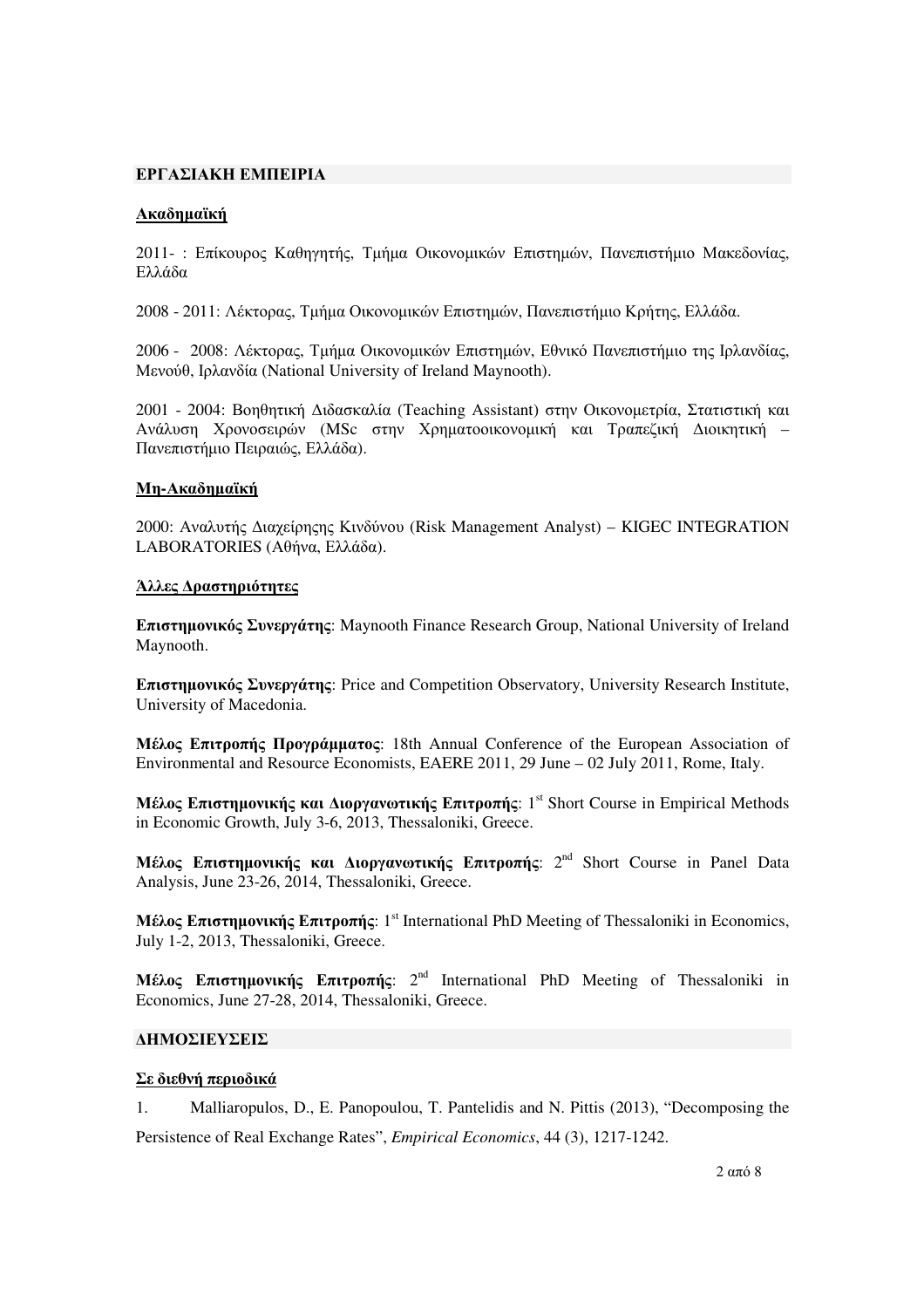2. Panopoulou, E. and T. Pantelidis (2013), "Cross-state disparities in the US health care expenditure", *Health Economics*, 22(4), 451-465.

3. Panopoulou, E. and T. Pantelidis (2012), "Convergence in Per Capita Health Expenditures and Health Outcomes in the OECD Countries", *Applied Economics*, 44 (30), 3909- 3920.

4. Panopoulou, E. and T. Pantelidis (2009), "Club Convergence in Carbon Dioxide Emissions", *Environmental and Resource Economics*, 44, 47–70.

5. Pantelidis, T. and N. Pittis (2009), "Estimation and Forecasting in First-order Vector Autoregressions with Near to Unit Roots and Conditional Heteroskedasticity", *Journal of Forecasting*, 28 (Issue 7), 612-630.

6. Flavin, T., E. Panopoulou and T. Pantelidis (2009), "Forecasting Growth and Inflation in an Enlarged Euro Area: Some Policy Implications", *Journal of Forecasting*, 28 (Issue 5), 405- 425.

7. Hepburn, C.J., P. Koundouri, E. Panopoulou and T. Pantelidis (2009), "Social Discounting under Uncertainty: A Cross-country Comparison", *Journal of Environmental Economics and Management*, 57 (Issue 2), 140-150.

8. Panopoulou, E. and T. Pantelidis (2009), "Integration at a Cost: Evidence from Volatility Impulse Response Functions", *Applied Financial Economics*, 19 (Issue 11), 917-933.

9. Gollier, C., P. Koundouri and T. Pantelidis (2008), "Declining Discount Rates: Economic Justifications and Implications for Long-Run Policy", *Economic Policy*, 23 (Issue 56), 757-795.

10. Groom, B., P. Koundouri, E. Panopoulou and T. Pantelidis (2007), "Discounting the Distant Future: How Much does Model Selection Affect the Certainty Equivalent Rate?", *Journal of Applied Econometrics*, 22 (3), 641-656.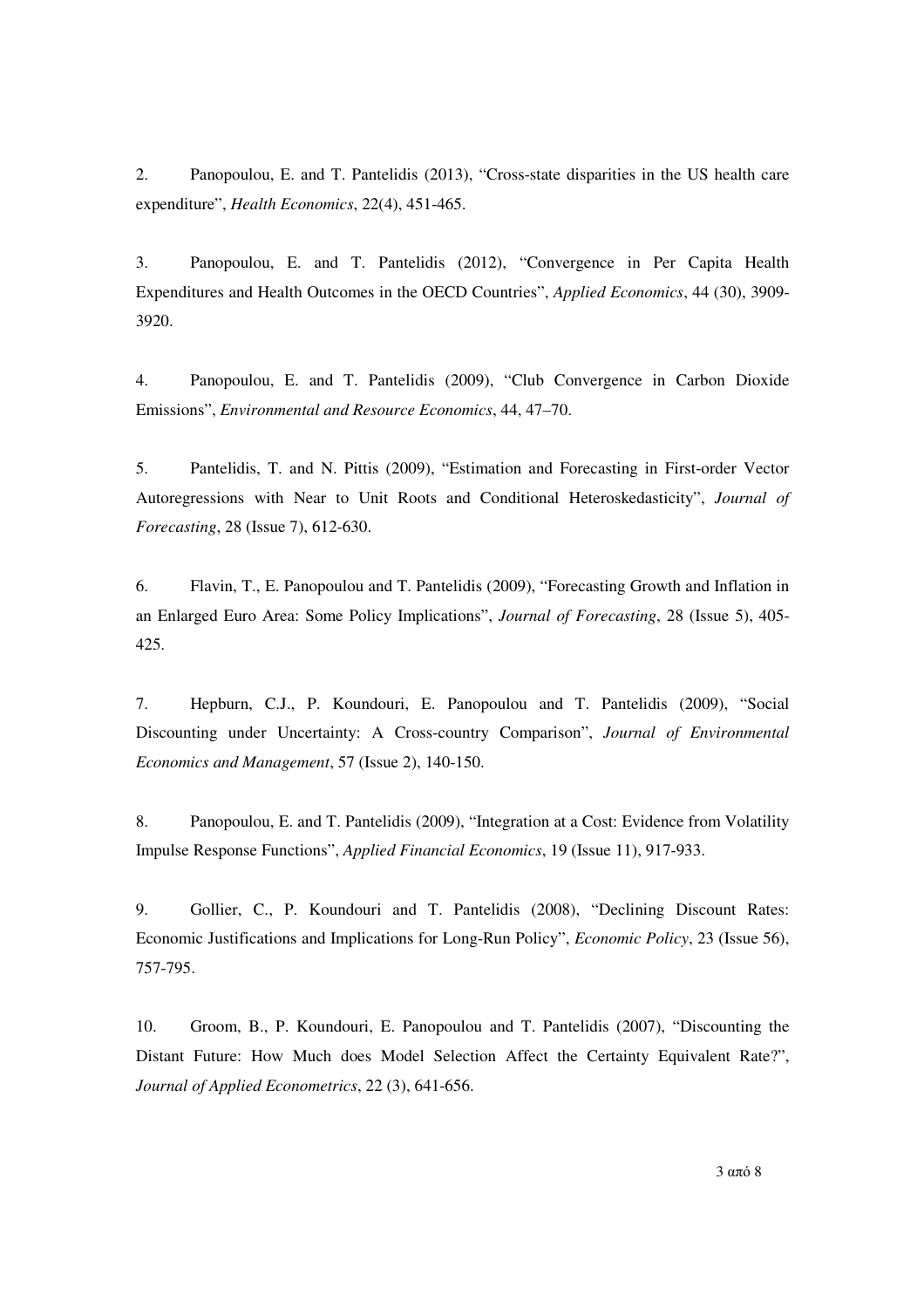11. Caporale, G.M., C. Ntantamis, T. Pantelidis and N. Pittis (2005), "The BDS Test as a Test for the Adequacy of a GARCH(1,1) Specification: A Monte Carlo Study", *Journal of Financial Econometrics*, Vol. 3, No 2, 282-309.

12. Pantelidis, T. and N. Pittis (2004), "Testing for Granger Causality in Variance in the Presence of Causality in Mean", *Economics Letters* 85, 201-207.

# Σε συλλογικούς τόµους

- 1. Panopoulou, E. and T. Pantelidis (2011), "Stock Market Bubbles and Crises: The Case of East Asian Emerging Markets", in "*The Stock Market: Crisis, Recovery and Emerging Economies"*, Nova Science Publishers.
- 2. Flavin, T., E. Panopoulou, T. Pantelidis and D. Unalmis (2010), "The Effect of Asymmetric Volatility Shocks on Equity and Foreign Exchange Rate Interactions", in "*Finance and Banking Developments*", Nova Science Publishers.

# Εργασίες υπό κρίση

1. "Testing for a Unit Root in Models with Asymptotically Unbounded Innovation Variance" (with N. Kourogenis and N Pittis).

2. "Testing for Granger causality in the presence of leading variables".

3. "The Fisher Effect in the Presence of Time-Varying Coefficients" (with E. Panopoulou).

4. "The forecasting performance of regime-switching models of speculative behavior for exchange rates" (with E. Panopoulou).

5. "Speculative behavior and oil price predictability" (with E. Panopoulou).

6. "Declining discount rates and the Fisher Effect: Inflated past, discounted future?" (with M.C. Freeman, B. Groom, and E. Panopoulou).

# ΠΑΡΟΥΣΙΑΣΕΙΣ ΣΕ ΣΥΝΕ∆ΡΙΑ ΚΑΙ ΣΕΜΙΝΑΡΙΑ

# ∆ιεθνή Συνέδρια

- 1. 7th International Conference on Computational and Financial Econometrics (CFE 2013), London, UK, December 14-16, 2013.
- 2. International Conference in Economics and Entrepreneurship, Athens, Greece, May 13, 2013.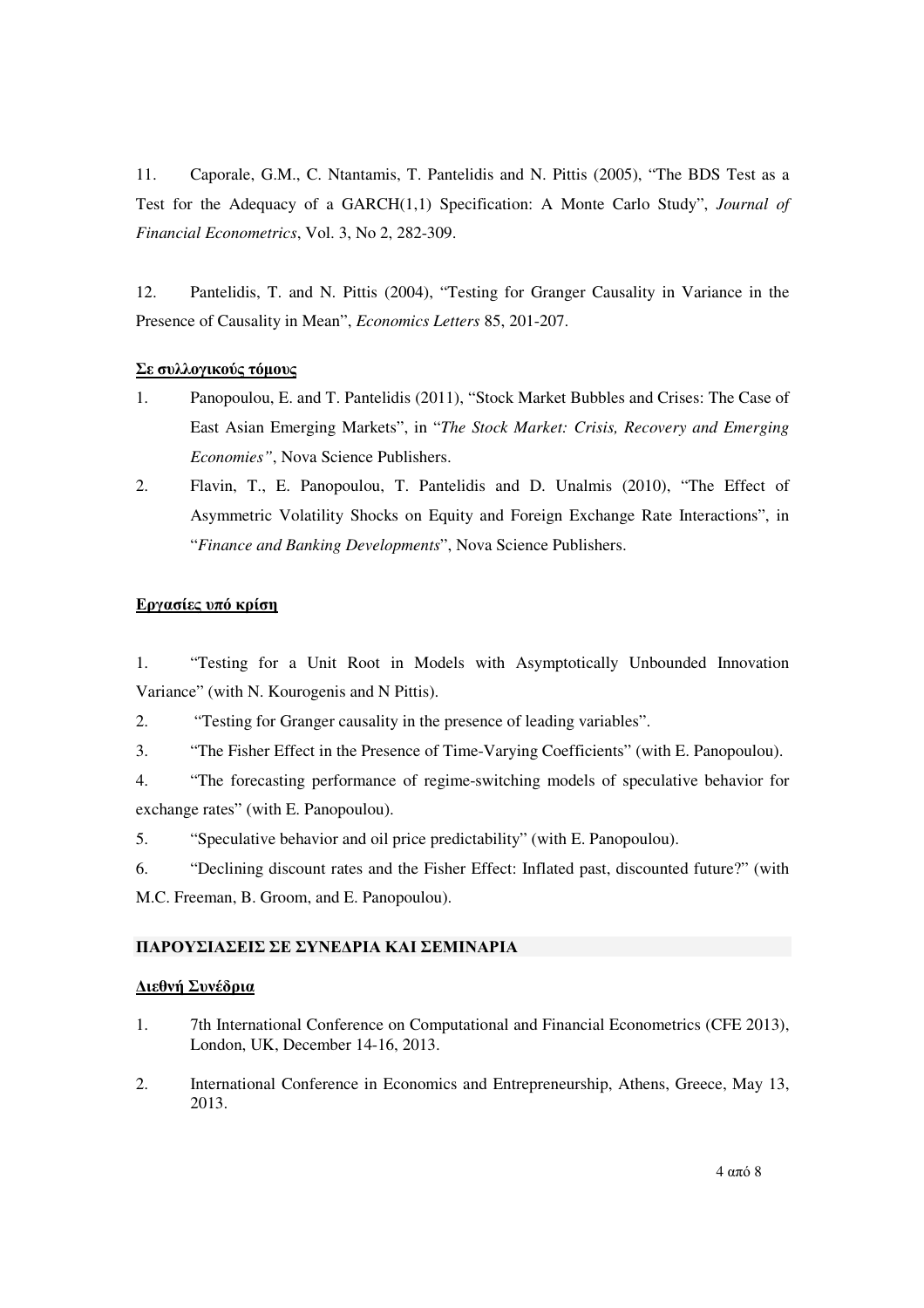- 3. 27<sup>th</sup> Annual Congress of the European Economic Association  $66<sup>th</sup>$  European Meeting of the Econometric Society, Malaga, Spain, August 27-31, 2012.
- 4. Fifth International Conference MAF 2012 Mathematical and Statistical Methods for Actuarial Sciences and Finance, Venice, Italy, April 10-12, 2012.
- 5. 5th CSDA International Conference on Computational and Financial Econometrics (CFE'11), London, UK, December 17-19, 2011.
- 6.  $2<sup>nd</sup>$  National Conference of the Financial Engineering and Banking Laboratory, Athens, Greece, December 2-4, 2011.
- 7. Macro and Financial Econometrics, Heidelberg, Germany, September 29-30, 2011.
- 8.  $26<sup>th</sup>$  Annual Congress of the European Economic Association  $65<sup>th</sup>$  European Meeting of the Econometric Society, Oslo, Norway, August 25-29, 2011. (Participant).
- 9. International Risk Management Conference 2011: New Dimensions in Risk Management, Amsterdam, Netherlands, June 14-15 2011.
- 10. Annual Meeting of the Austrian Economic Association 2010, Vienna, Austria, May 14- 15 2010.
- 11. XXXIV Simposio de la Asociación Española de Economía (SAEe), Valencia, Spain, December 10-12 2009.
- 12. The 2009 European Applied Business Research Conference, Prague, Czech Republic June 8-11 2009.
- 13. International Trade and Finance Association, 18th International Conference, Lisbon, Portugal, May 21-23 2008.
- 14. 47th Economic Policy Panel Meeting, Ljubljana, Slovenia, April 18-19 2008.
- 15. VII workshop on Quantitative Finance, Venice, Italy, January 25-26 2007. (Participant).
- 16. 11th International Conference on Macroeconomic Analysis and International Finance, University of Crete, Greece, May 24-26 2007. (Discussant).
- 17. 2nd International Symposium "Advances in Financial Forecasting", Loutraki, Greece, October, 21-26, 2005.
- 18. Fourth Conference on Research on Economic Theory and Econometrics, Syros, Greece, July 11-14, 2005.
- 19. Global Finance Conference 2005, Dublin, Ireland, June 27-29, 2005.
- 20. 3rd INFINITY Conference, Real and Financial Aspects of Financial Integration, Dublin, Ireland, June 24 2005. (Discussant).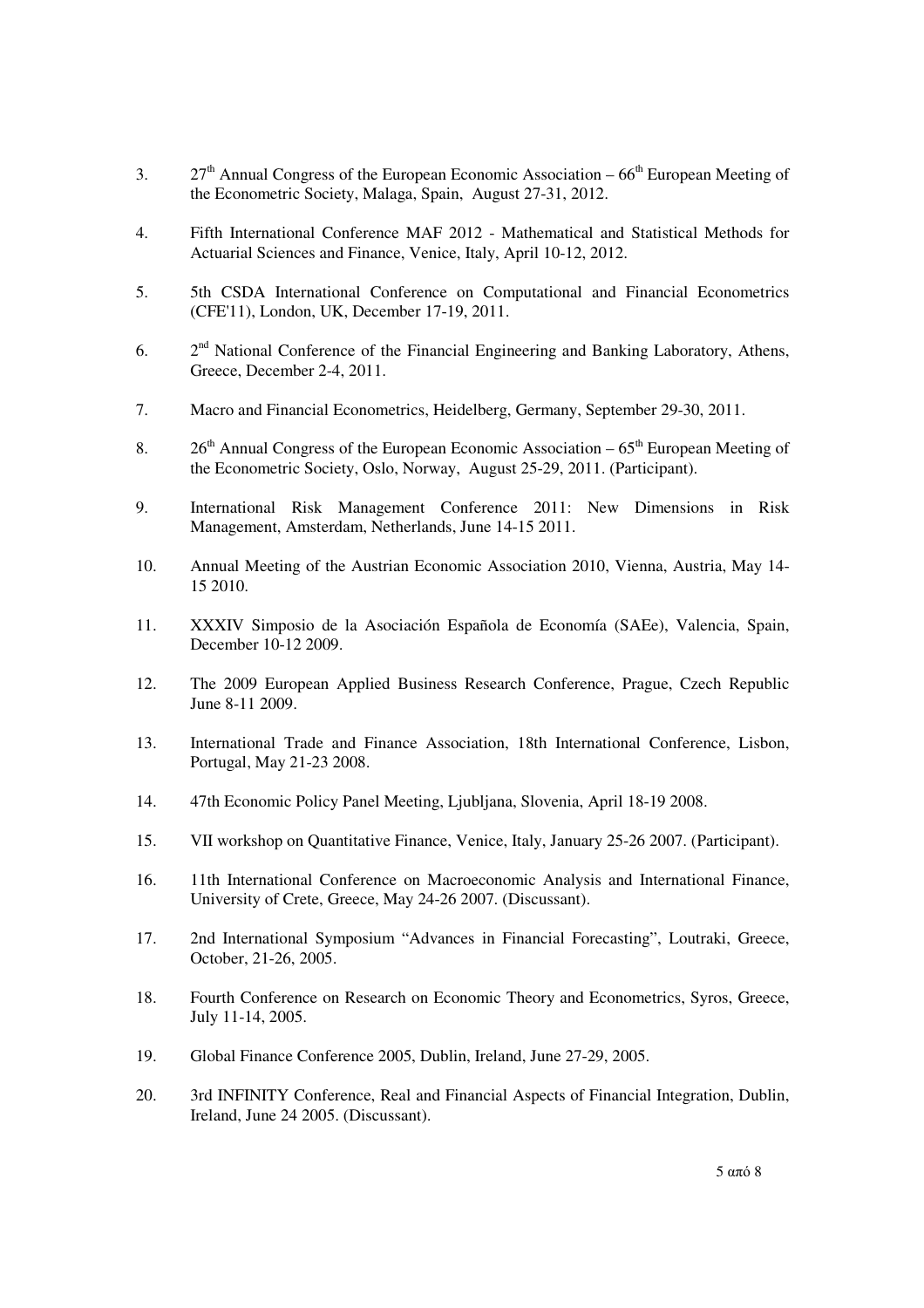- 21. XXIX Simposio de Analisis Economico, Pamplona, Spain, December 16-18, 2004.
- 22. Third Conference on Research on Economic Theory and Econometrics, Syros, Greece, July 12-15, 2004.
- 23. First Hispanic Portuguese Congress of Environmental and Natural Resource Economics, University of Vigo (Spain), June 18-19, 2004.
- 24. XXIX Conference Stochastic Processes and their Applications, IMPA, Rio de Janeiro, Brasil, August 3-9, 2003.

# Σεµινάρια **(Invited Presentations)**

- 1. Πανεπιστήµιο Μακεδονίας, Τµήµα Οικονοµικών Επιστηµών, Θεσ/νίκη, ∆εκέµβριος 2008.
- 2. Πανεπιστήµιο Μακεδονίας, Τµήµα Οικονοµικών Επιστηµών, Θεσ/νίκη, Φεβρουάριος 2007.
- 3. Université Catholique de Louvain, CORE, Louvain-la-Neuve, Ιανουάριος 2007.
- 4. Πανεπιστήµιο Κρήτης, Τµήµα Οικονοµικών Επιστηµών, Ρέθυµνο, Μάιος 2006.

5. Εθνικό Πανεπιστήµιο της Ιρλανδίας Μενούθ, (National University of Ireland Maynooth), Τµήµα Οικονοµικών Επιστηµών, Ιρλανδία, Απρίλιος 2006.

- 6. Πανεπιστήµιο Πελοποννήσου, Τµήµα Οικονοµικών Επιστηµών, Τρίπολη, Απρίλιος 2005.
- 7. University College London, Τµήµα Οικονοµικών Επιστηµών, Λονδίνο, Μάρτιος 2004.

# ΣΥΜΜΕΤΟΧΗ ΣΕ ΕΡΕΥΝΗΤΙΚΑ ΠΡΟΓΡΑΜΜΑΤΑ

- 1. University Graduates on the Job Market (University of Crete, 2004-2006): Funded by the Career Office of the University of Crete, 01/2011-06/2012.
- 2. Program of Financing Basic Research: "Small-size projects", ΚΑ3113. Funded by ELKE, University of Crete, 12/2010-11/2011.
- 3. Program of Financing Basic Research: "Small-size projects", KA2955. Funded by ELKE, University of Crete, 05/2010-09/2010.
- 4. Program of Financing Basic Research: "Small-size projects", ΚΑ2877. Funded by ELKE, University of Crete, 11/2009-04/2010.
- 5. AQUASTRESS Project: Mitigation of water stress through new approaches integrating management, technical, economic and institutional instruments, 2005-2006.
- 6. PYTHAGORAS: Funding of research groups in the University of Piraeus. Funded by the EU and the Greek Ministry of National Education and Religious Affairs, 2004-2006.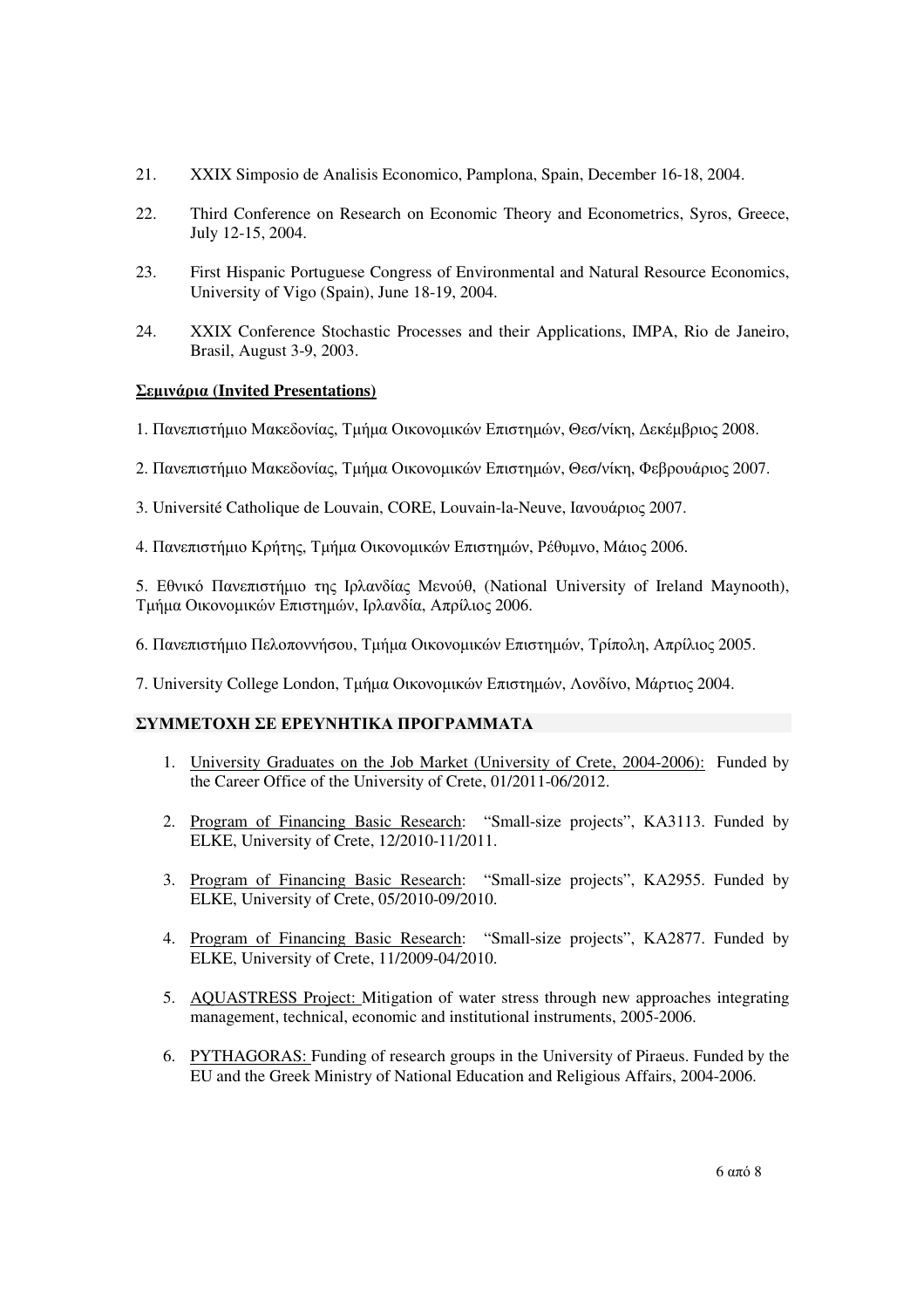- 7. WORLD BANK: The significance of subsidized electric energy tariffs on the behavior of groundwater users for agriculture in India in general and in Rajasthan in particular (RSWSR, GW·MATE), 2003.
- 8. LONG RUN DISCOUNTING, funded by the Department for Environment, Food and Rural Affairs (DEFRA) and the UK Treasury, 2002-2003.
- 9. HRAKLEITOS: Research Scholarships. Funded by the EU and the Greek Ministry of National Education and Religious Affairs, 2001-2004.

## ΚΡΙΤΗΣ ΣΕ ∆ΙΕΘΝΗ ΕΠΙΣΤΗΜΟΝΙΚΑ ΠΕΡΙΟ∆ΙΚΑ

Ecological Economics, Economics and Business Letters, Environmental & Resource Economics, Health Economics, International Journal of Health Care Finance and Economics. International Review of Economics & Finance, Journal of Economic Studies, Journal of the Knowledge Economy, Review of Economic Analysis, Studies in Nonlinear Dynamics & **Econometrics** 

## ∆Ι∆ΑΣΚΑΛΙΑ

- 2013/2014: Πανεπιστήµιο Μακεδονίας, Τµήµα Οικονοµικών Επιστηµών Χειµερινό εξάµηνο:
- Μαθηµατικά**:** Μεταπτυχιακό (∆.Π.Μ.Σ. στην Οικονοµική Επιστήµη)
- 2012/2013: Πανεπιστήµιο Μακεδονίας, Τµήµα Οικονοµικών Επιστηµών Χειµερινό εξάµηνο:

**-** Μαθηµατικά**:** Μεταπτυχιακό (∆.Π.Μ.Σ. στην Οικονοµική Επιστήµη) Εαρινό εξάµηνο:

**-** Μαθηµατικά για Οικονοµολόγους **2:** Προπτυχιακό (1ο έτος)

**-** Οικονοµετρία **1:** Προπτυχιακό (2ο έτος)

**-** Εισαγωγή στην Οικονοµική Θεωρία**:** 9-ώρο εισαγωγικό µάθηµα, ∆.Π.Μ.Σ. στην ∆ιοίκηση Επιχειρήσεων (Executive MBA)

**-** Αρχές Οικονοµικής Θεωρίας**:** ∆.Π.Μ.Σ. στην ∆ιοίκηση Επιχειρήσεων (Executive MBA)

• 2011/2012: Πανεπιστήµιο Μακεδονίας, Τµήµα Οικονοµικών Επιστηµών Χειµερινό εξάµηνο:

**-** Μαθηµατικά**:** Μεταπτυχιακό (∆.Π.Μ.Σ. στην Οικονοµική Επιστήµη) Εαρινό εξάµηνο:

- Μαθηµατικά για Οικονοµολόγους **2:** Προπτυχιακό (1ο έτος)
- Ειδικά Θέµατα Οικονοµετρίας**:** Μεταπτυχιακό (∆.Π.Μ.Σ. στην Οικονοµική Επιστήµη)
- $2010/2011$ :

Χειµερινό εξάµηνο: Πανεπιστήµιο Κρήτης, Τµήµα Οικονοµικών Επιστηµών

**-** Μαθηµατικά **1:** Προπτυχιακό (1ο έτος)

**-** Στατιστική **1:** Προπτυχιακό (1ο έτος)

Εαρινό εξάµηνο: Πανεπιστήµιο Μακεδονίας, Τµήµα Οικονοµικών Επιστηµών

**-** Μαθηµατικά για Οικονοµολόγους **2:** Προπτυχιακό (1ο έτος)

• 2010/2011: Πανεπιστήμιο Κρήτης, Τμήμα Οικονομικών Επιστημών Χειµερινό εξάµηνο: